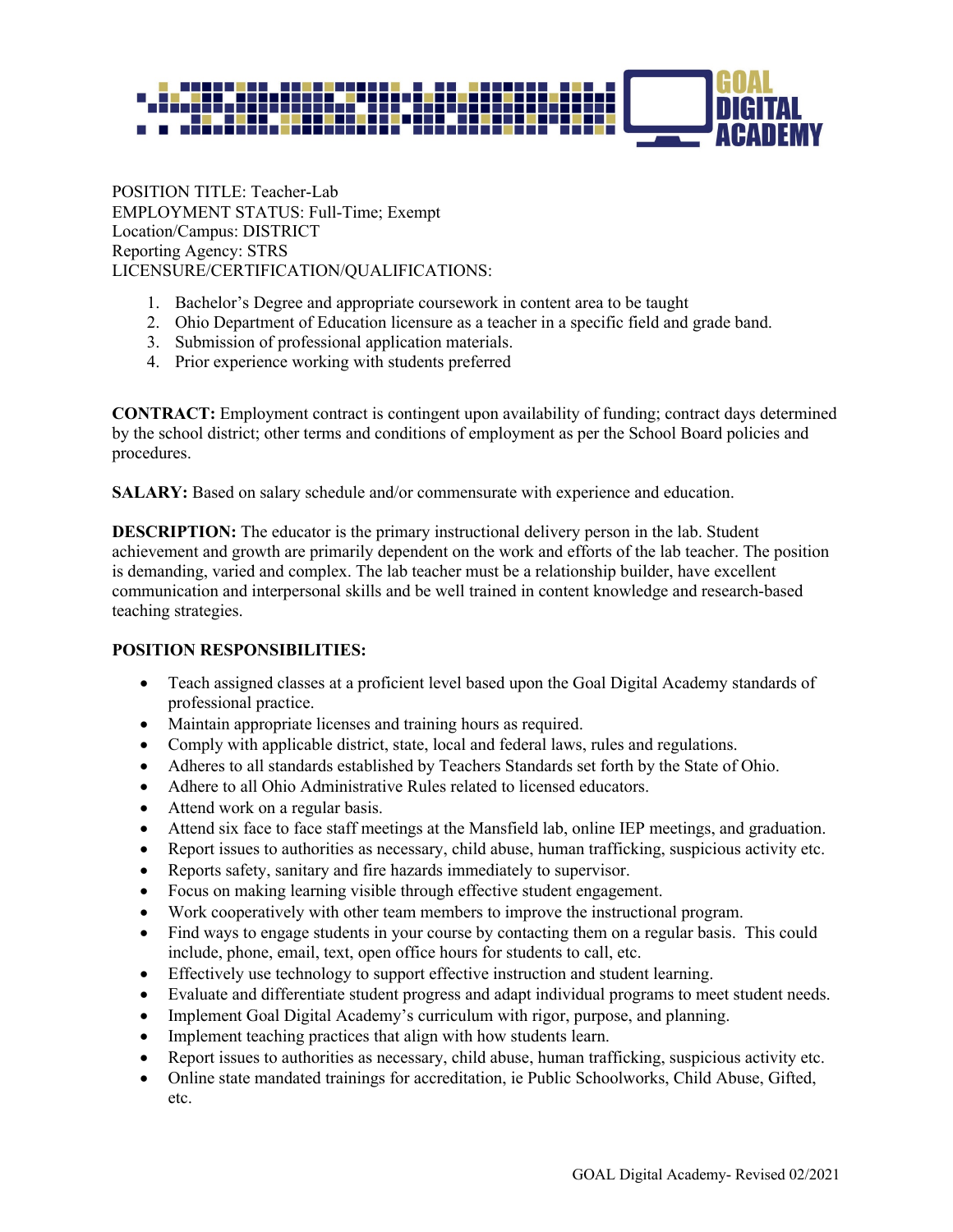

• Serve as a mentor for an assigned group of students. Mentors are expected to make weekly contact in an effort to build and maintain relationships with students and their families. Weekly contact should include grades, attendance, important school events and support needed for academic success.

#### **Family Relationships**

- Return phone calls or emails within a 24-hour period
- Maintain consistent contact with students who are not completing assignments through Canvas' gradebook. If a student has failed to submit assignments by Wednesday for the previous week, they receive a message and then receive a daily phone call, text, etc. reminder until the work is completed. Messages are phrased positively.
- Use dropout detective weekly to identify the students who need additional motivation and support. Contact all yellow and red students. Message students and provide positive feedback to students each time you see them engage with the course.
- Use the alert function in Canvas Dropout Detective to keep advocates in the loop about students who have missed a full week of assignments or if a student has not responded to at least three message attempts.
- Alert the advocate of any special issues or family needs you learn about, so they can connect students to the community services. Also, make sure to put information about the community resource section of the website on every home page of your courses.

### **Curriculum and pedagogy**

- Adapt vendor curriculum for Canvas
- Be knowledgeable about vendor curriculum scope and sequence
- Use data to identify portions of courses that students struggle with and develop supplemental curriculum in response to data analysis of student achievement and progress using the QM matters rubric for quality
- Submit a self-evaluation of any new teacher created curriculum prior to rolling it out (using QM rubric scoring)
- As a teacher data team, complete an annual data analysis of student progress and productivity to find courses, units and lessons that students struggle with. Create a plan for developing new curriculum to fill gaps.
- Apply trauma informed approaches to course assignments and feedback
- Continually monitor Canvas setup to ensure it is efficient and easy to navigate

#### **Routines**

- Teachers provide a weekly announcement on the course home page with tips for the course success, motivational sayings that apply trauma informed approaches and other support to develop profile of graduate.
- Teachers grade and post work within 72 hours.
- Updated weekly tasks and resources for lessons of the week by midnight Sunday
- Maintain professional license and participate in LPDC
- Teachers establish regular office hours weekly where students can talk to them in real time or get one on one help on academics (minimum 2 hours per course)

# **Additional CTE expectations**

- Provide, encourage and coordinate CTE certifications
- Coordinate CTSOs and involve students in competitions
- Host an advisory meeting each semester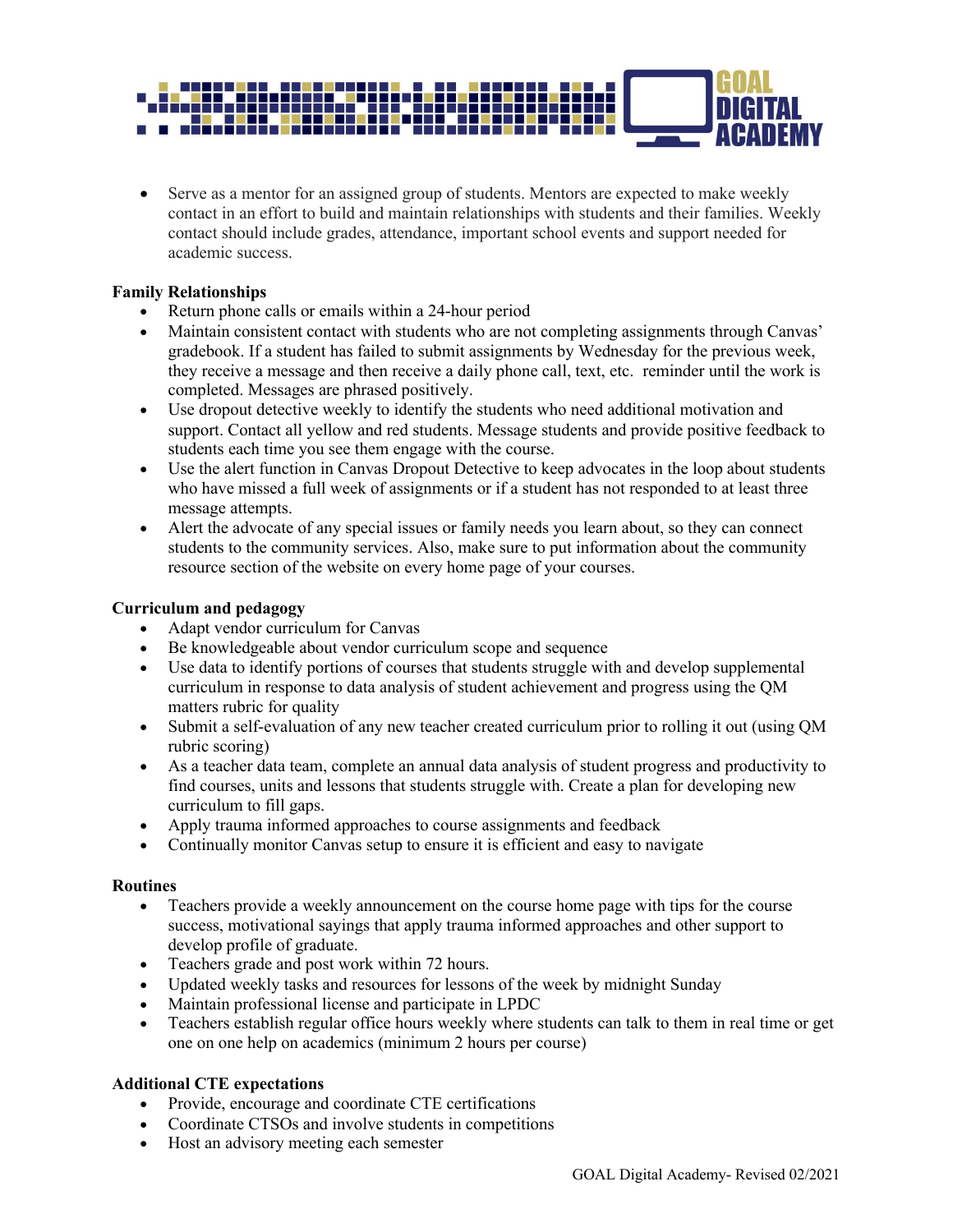

# **SKILLS, ABILITIES AND KNOWLEDGE:**

- Knowledge of high quality blended and online teaching structure and delivery
- Knowledge of FERPA and HIPPA
- Knowledge of Ohio's Academic Content Standards
- Knowledge of current testing programs and state mandated assessment tools
- Knowledge of current educational issues and best practices
- Knowledge of community agencies that can support students and families
- Knowledge of pedagogy to teach problem solving processes and creative thinking skills
- Knowledge of trauma unformed approaches to learning and discipline
- Ability to use technology as both a productivity tool and as a method of communication; proficient in computer applications including Microsoft Office
- Ability to maintain accurate student records
- Ability to, plan strategies, and activities to meet individual needs of students
- Ability to read and understand state and NWEA data to evaluate student's progress
- Ability to analyze and interpret assessment data within each assigned course
- Ability to communicate effectively both orally and in writing
- Ability to maintain confidentiality
- Ability to develop and maintain effective working relationships with students, their families, coworkers, administrators, and the public
- Ability to work with team to analyze, synthesize, and evaluate program progress and implement changes.

#### **Metrics for success:**

- Passage rate
- Instructor Insight % of high risk students, compliance with feedback/grading policy
- Attendance
- Correlations between end of course exam scores and grades

# **PHYSICAL DEMANDS & WORK ENVIRONMENT**:

The physical demands described are representative of those that must be met by an employee to successfully perform the essential functions of this job. Reasonable accommodations may be made to enable individuals with disabilities to perform the essential functions.

While performing duties of this job, the employee is regularly required to sit, walk, talk, or hear, and operate a computer and other technology devices.

The employee must occasionally lift and/or move up to fifty pounds (e.g. notebooks, reports). Specific vision duties of this job include close vision.

The noise level in the work environment is relatively quiet but may escalate in group or event settings. The work environment may include exposure to disease and infections.

The employee may be required to deal with students with behavioral risks.

This position may require attendance at meetings outside of regular work hours (e.g. early morning, after school).